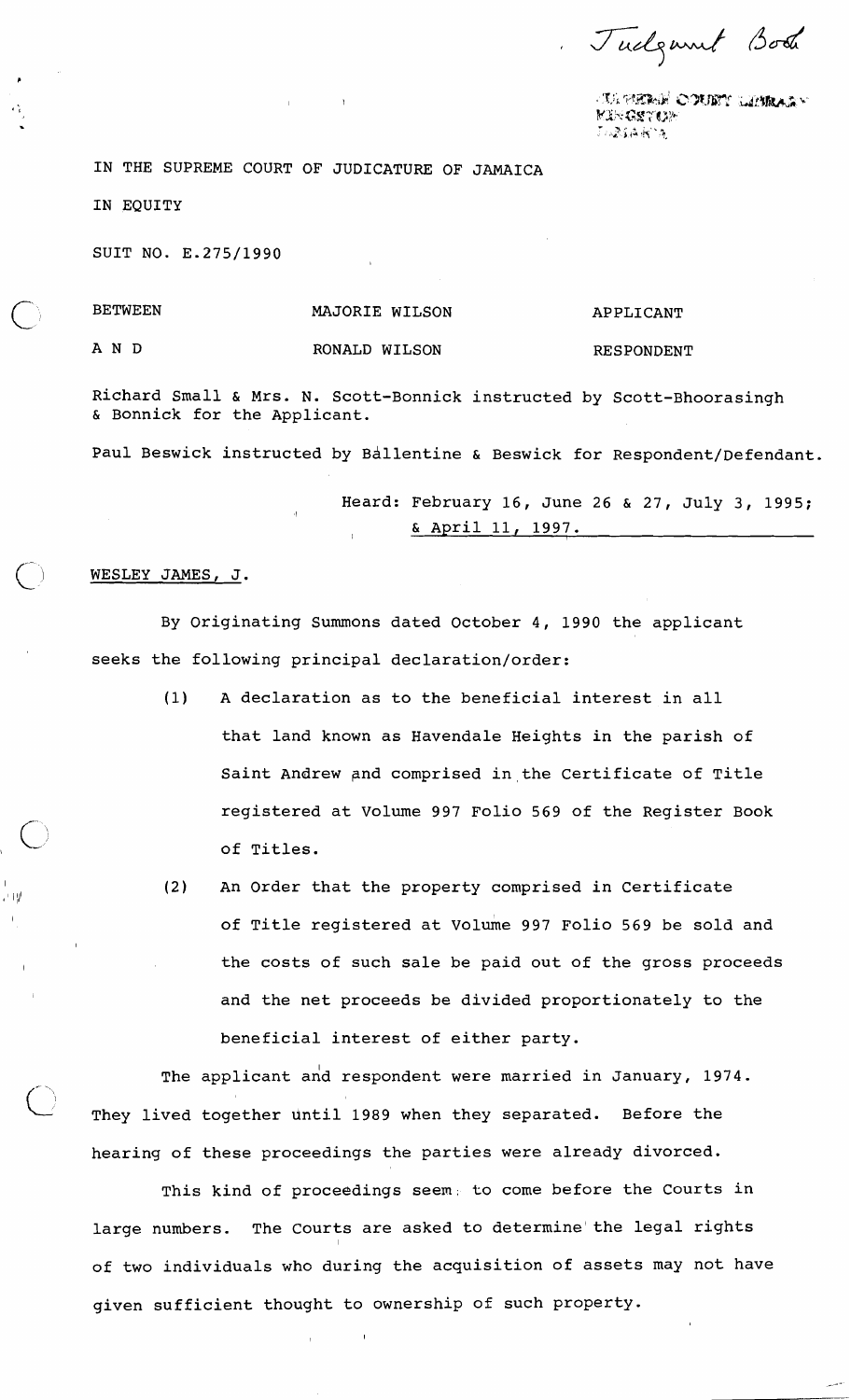The parties lived together in several places including a house at Glenmuir Terrace, May Pen Clarendon.

The applicant asserts that this house was acquired by the respondent from whose salary the mortgage instalments were deducted. She said she contributed to the general upkeep of the house, purchased furnishings, food and assisted with repairs.

Having read the affidavits and heard submissions from Counsel on each side I think it can fairly be said that there is not much controversy in relation to the acquisition and subsequent mortgage instalment payments in respect of the Glenmuir Terrace house.

The real issue for determination is applicant's share of premises at 43 Riverside Drive. The applicant in her affidavit dated 4th October 1990 deponed that"we borrowed the sum of \$175,000.00 from <sup>1</sup>Workers Bank Trust to complete the said purchase." Later in her affidavit dated 10th February, 1995 she deponed that the respondent never required her to contribute to the deposit or the mortgage payments.

The respondent <sub>esserts</sub> in his affidavit dated 23rd February, 1995 that while in discussions with the Manager of the Worker's Bank, he was advised that although his salary could qualify him for the loan, any additional security would assist the odds of the loan being granted. This was what caused him to ask the applicant to join him in applying for the mortgage. He further deponed that it was the Bank's attorney who prepared all the documents including the transfer document with both their names. That it was understood by the applicant that she had no obligations to pay. The house remained his property and the applicant's involvement in the purchase of the house was that of providing additional security.

On the other hand the applicant deponed in her affidavit of 10th February 1995 that when the house at Riverside Drive was being purchased she and the respondent discussed the title. She further deponed that she told the respondent that she was not being treated as a wife and that she could not agree to remove (to the new house)

 $-2-$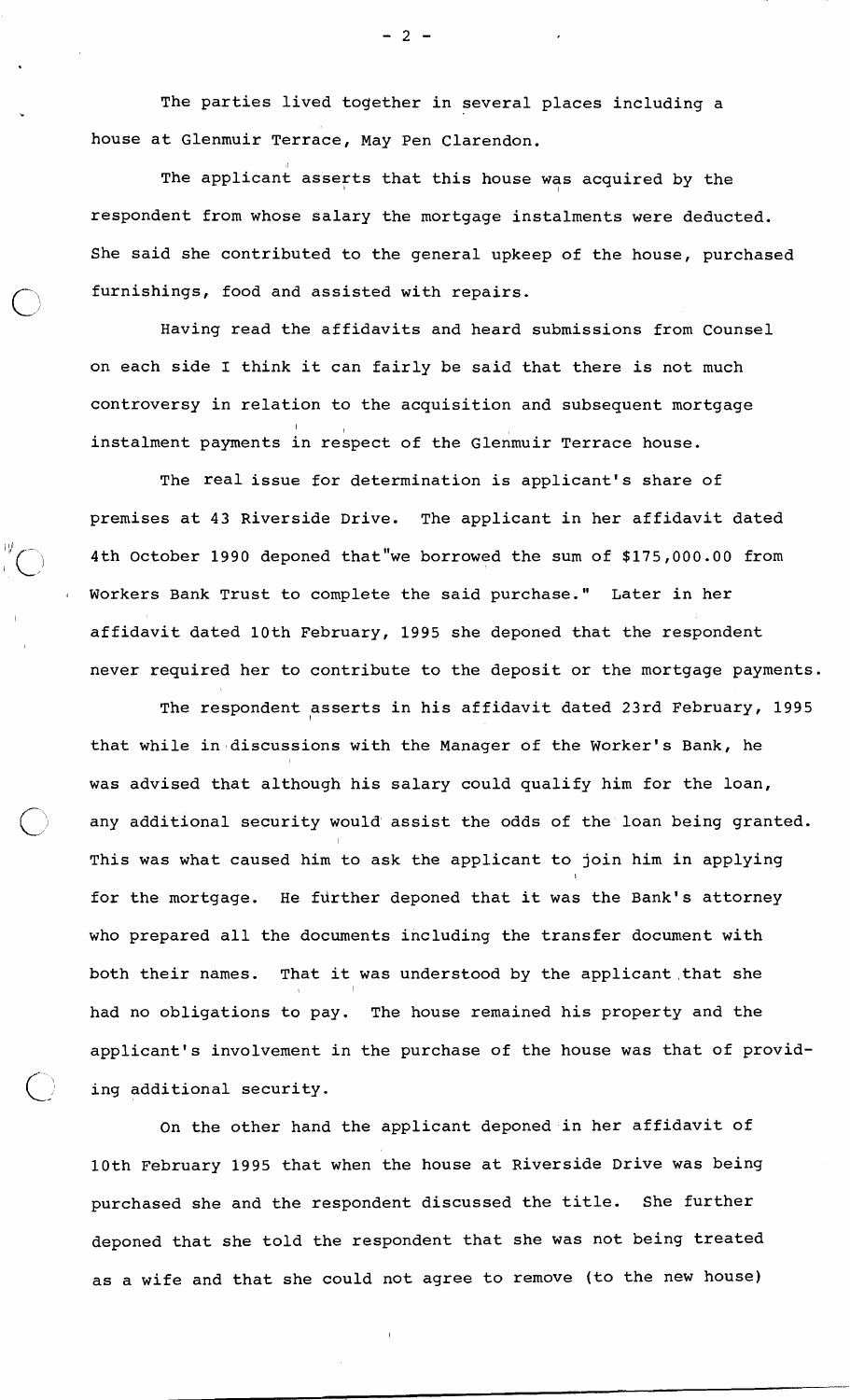$\mathbb{P}^{\parallel}$  in unless her name was put on the title. She further deponed that the respondent agreed and took her to a lawyer to sign the agreement for sale and the transfer documents. She also went to the Bank to sign the mortgage documents.

I

计错

Againsts this set of circumstances the respondent in his affidavit dated 23rd February, 1995 deponed that prior to the purchase of Riverside Drive property the applicant and himself had separated. However,they reconciled in 1984 and the applicant told him of her I desire to change her life. That it was during the period after the reconciliation that tHe process of the acquisition of Riverside Drive commence.

Mr. Richard Small on behalf of the applicant submitted that I I I I I I I I I where one spouse makes a purchase in the joint names of husband and wife there is a presumption in equity that the spouse has made a gift to the other of the beneficial interest. He further submitted that the burden of rebutting the presumption that arises in this case rests on the respondent. He said that from the conduct of the respondent viz. that of placing the applicant's name on the title he was at the very least making a gift to her.

He also submitted that on the particular facts of this case there is also an assertion that the respondent was giving effect to an understanding between them. The fact that the subject property is the matrimonial home strengthens the presumption already set out above.

Mr. Small further placed reliance on Harris v. Harris S. C.C.A No.1/81 delivered July 30, 1982 (unreported). In that case Campbell JA. said that:-

> "The presumption of advancement .......... is not weakened or negatived by proof of absence of contribution ......... having been made by the person in whose favour the presumption of advancement is raised."

He also relied on Lynch v. Lynch S. C.C.A. 36/89 delivered February 2, 1991.

 $-3 -$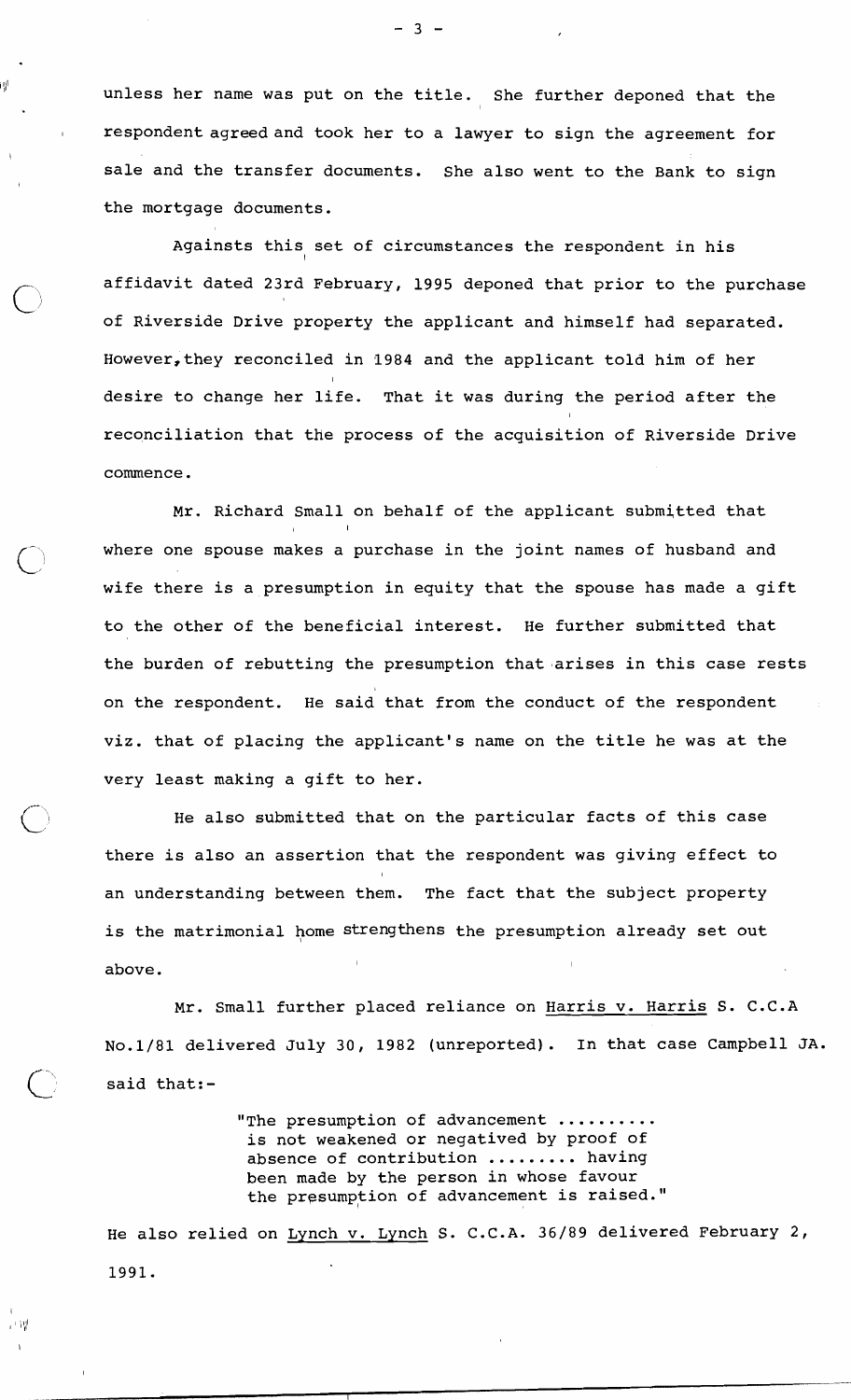Mr. Small further submitted that the fact that the applicant acquires separate property at Mineral Heights during the course of the marriage does not negative the presumption of advancement which arises from the placing of the applicant's name as joint tenant on the Title of the matrimonial home. He also relied on Gordon v. Gordon S. C.C.A No.76/87.delivered July 31, 1989.

He further submitted that even if a Court should find that there was no contribution by the applicant, she would be entitled to a half **(4)** share of the property. He said this right arises as a result of a combination of her legal estate as a joint tenant and the presumption of advancement which in equity is in her favour. Mr. Small also relied on Pettit v. Pettit 1970 A.C. at page 815 where Lord Upjohn said:

> "So that, in the absence of all evidence, if a husband puts property into his wife's name, he intends it to be a gift to her, but if he puts it into joint names then (in the absence of all other evidence) the presumption is the same as a joint beneficial tenancy."

Mr. Beswick in his submissions also relied on Gordon v. Gordon Supra. He submitted that rights acquired at the time of the acquisition or transfer cannot be altered without agreement. That the applicant would have been a necessary party by law to subscribe to the subsequent mortgage by Eagle Permanent Building Society.

He then referred to Pettit v. Pettit 1970 A.C. 777 and  $I_{\text{I} \parallel}$  submitted that the presumption of advancement applies where there is no evidence to the contrary. He then referred to the affidavit of of the applicant dated February 10, 1995 in which she deponed that the respondent told her how he had to share his house with his previous wife and that he was not putting any woman's name on the title. He then submitted that notwithstanding the respondent's concern in that regard he nevertheless changed his mind and gave the applicant a gift. He asks the Court not to hold that the Respondent had such a change of mind.

 $\Lambda$   $\sim$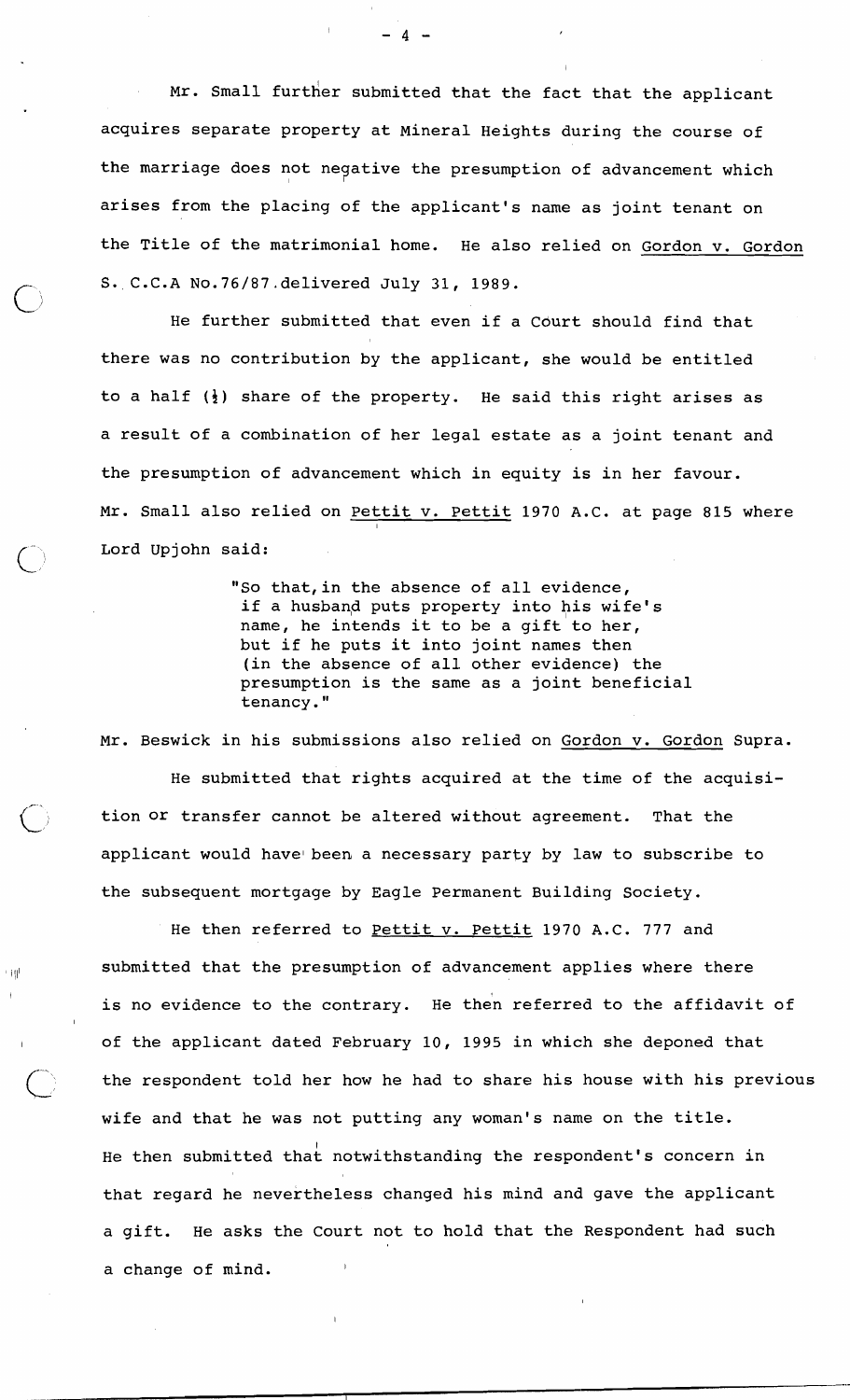Mr. Beswick submitteq: (1) that in respect of the presumption of advancement the law 'suggests that it has weakened and the Court ought to be cautious in applying it.

(2) that there is clear evidence of the respondent's intention

(3) that the Court should not find that the presumption of advancement remains unrebutted.

Once again the Court is faced with the difficulties in determining whether the applicant has an interest in the property at 43 Riverside Drive the subject of theseproceedings.

The material before the Court was supplied solely by affidavits. The parties did not pursue their applications to cross-examine the other. It appears to be a feature of proceedings such as these that  $1 \,$  each party makes allegations concerning acquired interests in property, some of which remain unsubstantiated or is rebutted.

> If the applicant has acquired any interest in the subject premises it would be so acquired on the basis of the presumption of advancement. As Carey J.A. illustrated in Lynch **u.** Lynch **S.** C. C.A. 36/89 (unreported) dated 4th February, 1991, that Pettit v. Pettit [1969] 2 ALL ER. 385, In Re Bishop (deceased) [I9651 1 ALL ER. 249, Harris v. Harris (supra) are all authority for the proposition that where a husband purchases property in the joint names of his wife and himself a gift to the wife is presumed in the absence of evidence to the contrary.

Both the applicant and the respondent have given different accounts of the circumstances surrounding the applicant's name being , Inc., Inc., Inc., Inc., put on the title.

I have paid particular attention to those circumstances. I turn now to paras. 9 & 10 of the respondent's affidavit dated 23rd February, 1995. In para.9 he states:

> "Whether the petitioner at anytime told me she was not being treated as a wife I cannot recall, but if so, it was certainly not in the context of a discussion about placing her name on the title to premises at Riverside Drive which discussion never took place at any time, as I have never had any intention of making a gift of any part of the interest in that premises to the petitioner or anyone else."

 $-5 -$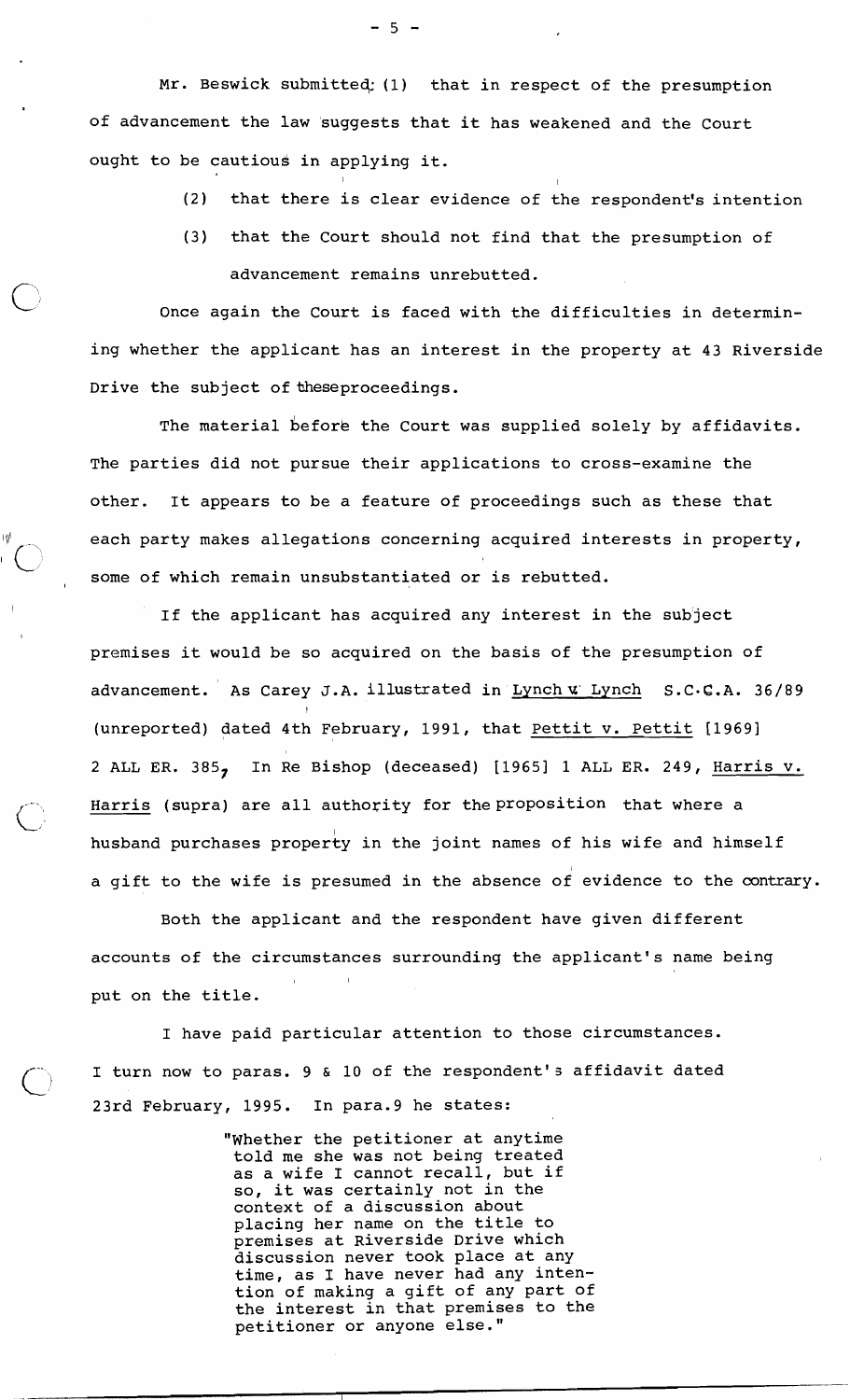In the said paragraph 9 of his affidavit dated February **23,** 1995 the respondent deponed thus:-

> "That prior to the acquisition of Riverside Drive, the petitioner and I had separated. We reconciled after her baptism in 1984 as she vocalised to me her desire to turn her life around. During the period of reconciliation, I decided to relocate to Kingston and started the process of acquiring Riverside Drive."

The applicant in her affidavit dated 2nd March, 1995 deponed as follows in para. 10.

> "That we decided to buy Riverside Drive because my husband by this time was working for Cigarette Company in Spanish Town and he met in an accident. He then became concerned that the distance from May Pen to Spanish Town was too far to travel. We discussed it and decided to sell Glenmuir Terrace and tobuy Riverside Drive."

In para. 11 of the said affidavit she deponed:

"That it was during the discussions as to whether or not to move that my husband agreed to put my name on the title in recognition of my contribution to our join efforts in building a life together."

The applicant has also deponed in para. 10 of her affidavit dated 10th February 1995 thus:

> "That when the house at Riverside Drive was being purchased both my husband and I were in the Church. That we discussed the title and I told him that I was not being treated as a wife and that I could not agree to move unless my name was on the title."

From the extracts taken from the affidavits of the parties I am of the view that the applicant's recollection of what transpired at the time of the acquisition of the premises at Riverside Drive is preferred to that of the respondent. In any event according to the respondent it was during the period after the reconciliation that he decided to relocate in Kingston and started the process of acquiring Riverside Drive. My view of this is that it is more probable that at that time after the reconciliation that the respondent would be more likely to put his wife's name on the title as a joint beneficial owner. I do not accept that in a situation where the respondent's

 $-6 -$ 

ij₫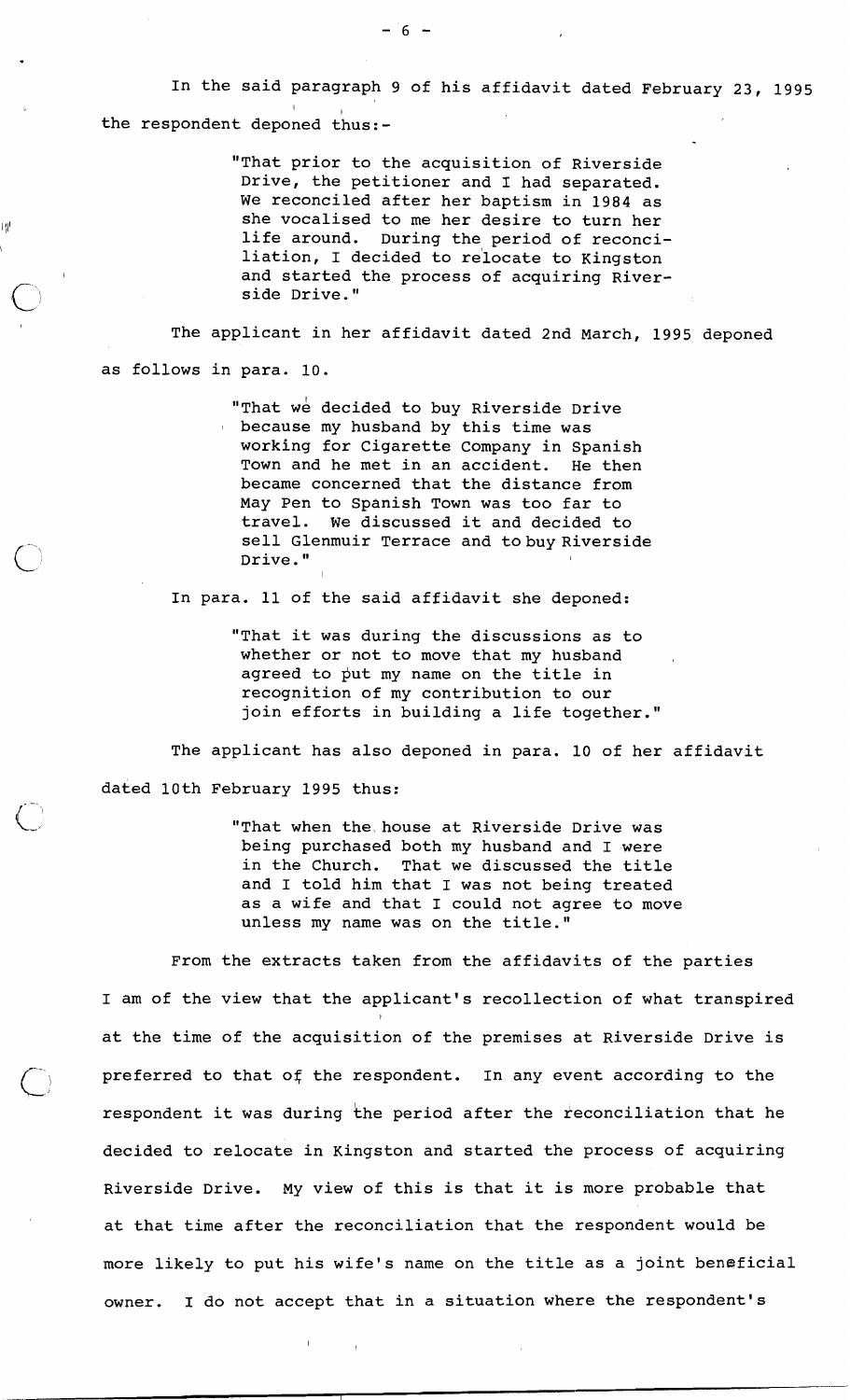salary met the required amdunt to qualify for the mortgage he would still need additional security.

I believe that'this is an attempt by the respondent late in the day to explain away the placing of applicant's name on the title and has failed to rebut the presumption of advancement. I find as a fact that the parties intended at the time of the acquisition of Riverside Drive premises that they both hold the property jointly.

Regarding the property at Mineral Heights no issue arises for my determination and I therefore make no comment. The Judgment

- (1) A declaration that the applicant is entitled equally with the respondent in all that land known as Havendale **6**  Heights in the parish of Saint Andrew and comprised in the Certificate of Title registered at Volume 997 Folio 569 of the Register Book of Titles.
- (2) An Order that the property comprised in Certificate of Title registered Volume 997 Folio 569 be sold and that the costs of such sale be paid out of the gross proceeds and the net proceeds be divided equally between the applicant and the respondent.

I have a state of the state of the state of the state of the state of the state of the state of the state of t

- (3) That a reputable valuator be appointed to value the premises registered at Volume 997 Folio 569. If there is no agreement between the parties on a valuator, the Registrar of the Supreme Court appoints a valuator.
- (4) That the costs of the valuation be borne by the applicant and the respondent in equal shares.
- (5) That the respondent do afford reasonable access to the valuator referred to in paragraph 3.
- (6) Unless the parties hereto agree to a private sale of the applicant's interest to the respondent within six (6) months from the date of this judgment, then the